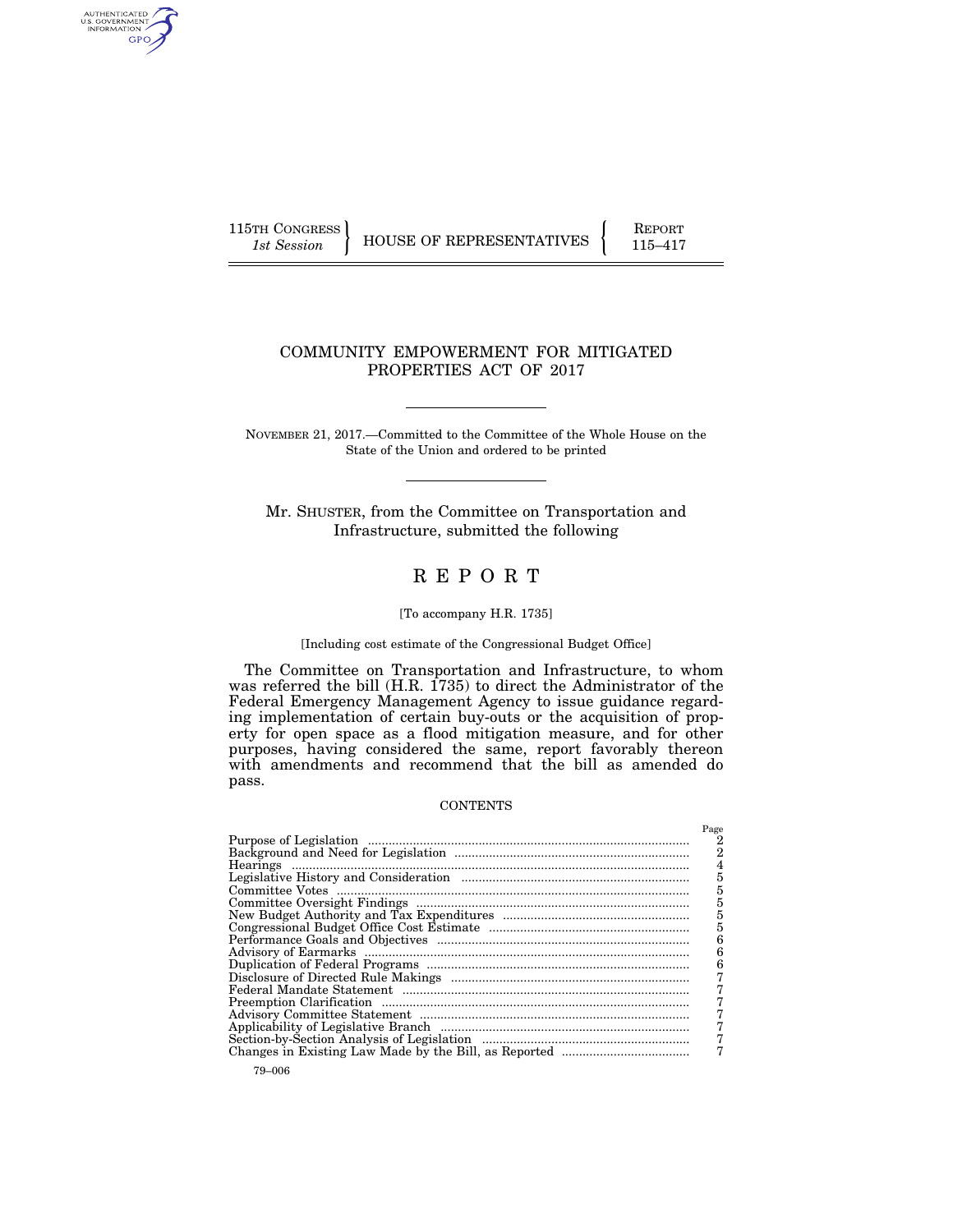The amendments (stated in terms of the page and line numbers of the introduced bill) are as follows:

Page 2, line 5, strike "a buy-out or".

Page 2, line 10, strike "a buy-out or" and insert "an".

Page 2, line 13, strike "buy-out or".

Page 2, line 15, strike "buy-out or".

Page 2, line 17, strike "buy-out or".

Page 2, line 21, strike "buy-out or".

Page 2, line 23, strike "model".

Page 3, line 5, after "project," insert "consistent with section 404 (including related regulations, standards, and guidance) and''.

Page 3, line 21, strike "location of a buy-out or" and insert "property subject to the''.

Page 4, line 5, insert "and" after the semicolon.

Page 4, strike lines 6 through 8, and insert the following:

(C) the applicable Regional Administrator of the Federal Emergency Management Agency.

Amend the title so as to read:

A bill to direct the Administrator of the Federal Emergency Management Agency to issue guidance regarding the acquisition of property for open space as a flood mitigation measure, and for other purposes.

#### PURPOSE OF LEGISLATION

H.R. 1735, as amended, directs the Administrator of the Federal Emergency Management Agency (FEMA) to issue guidance regarding the acquisition of property for open space as a flood mitigation measure.

#### BACKGROUND AND NEED FOR LEGISLATION

# *Federal Emergency Management Agency: History*

FEMA was established in 1979 by Executive Order 12148 by President Jimmy Carter in response to a number of massive disasters in the 1960's and 1970's. As a result of individual states trying to manage these disasters, the National Governors Association and others made a proposal to streamline and cut the number of agencies states were required to work with following a disaster. Prior to the creation of FEMA, the federal government's emergency response mechanisms were scattered among many agencies throughout government. The creation of FEMA helped to centralize these authorities and the coordination of the federal government's response to a disaster. The Disaster Relief Act of 1974 (Public Law 93–288), which constituted the statutory authority for most federal disaster response activities, especially of FEMA, was later amended by the Robert T. Stafford Disaster Relief and Emergency Assistance Act, also known as the Stafford Act (P.L. 100–707).

Following more than two decades as an independent agency, the Homeland Security Act of 2002 (Public Law 107–296) created the Department of Homeland Security (DHS) and placed FEMA within DHS, dispersing FEMA's functions among various offices and direc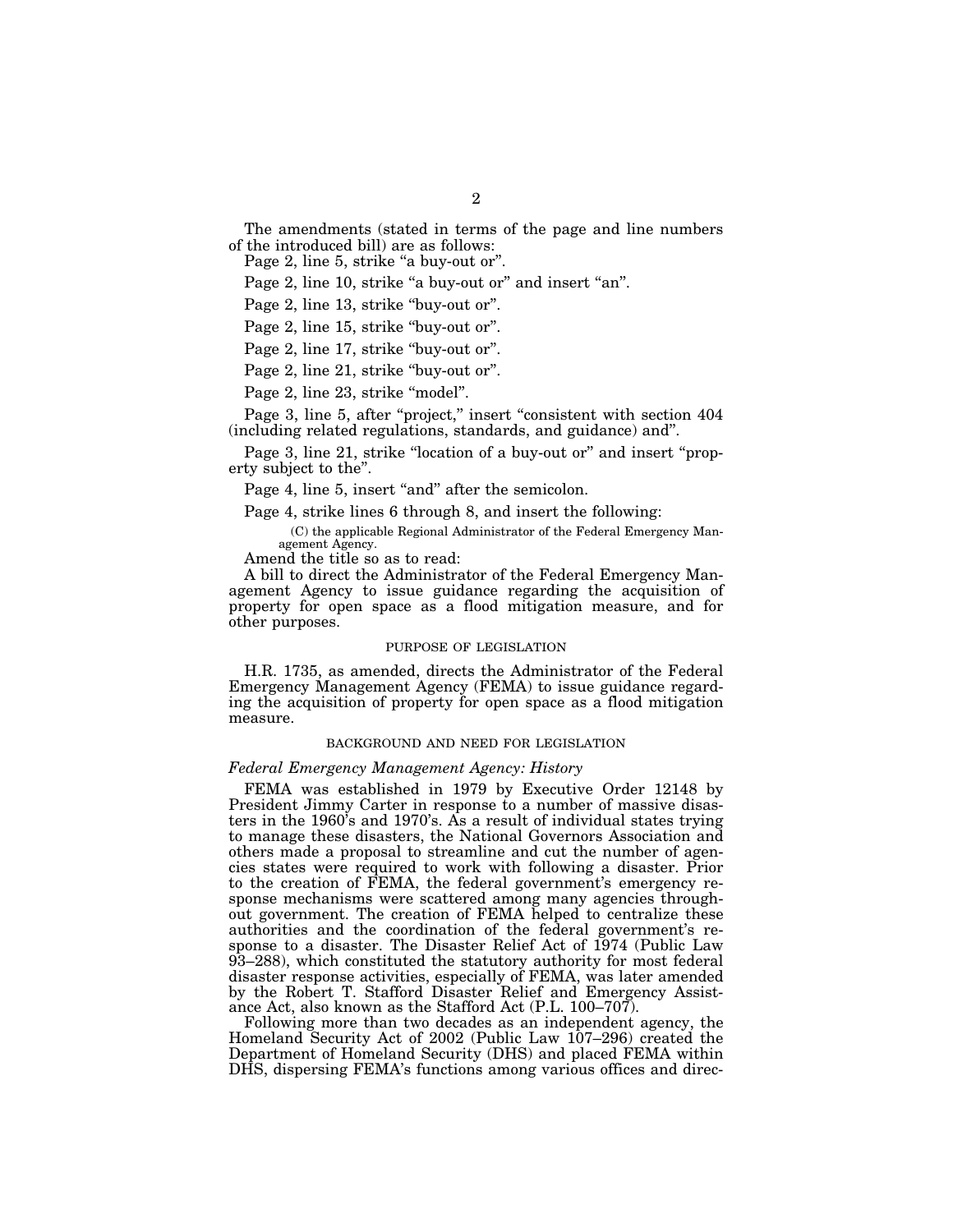torates within DHS. In 2006, following Hurricanes Katrina and Rita and the intensive Congressional investigations and oversight, Congress enacted the Post-Katrina Emergency Management Reform Act of 2006 (P.L. 109–295), which addressed key response roles and authorities and reconstituted FEMA within DHS.

#### *Disaster mitigation*

Disaster mitigation includes actions taken to reduce loss of life and property by lessening the impact of disasters. Effective mitigation acts to minimize the potential loss from a disaster based on identifying and understanding the risks in a given area or community. Mitigation can encompass a wide variety of activities, including preparation and planning, elevating or moving structures prone to flooding, hardening structures to mitigate effects of hurricanes or earthquakes, and establishing building codes and zoning ordinances.

Mitigation not only saves lives but has been shown to also reduce disaster costs by minimizing damage from a disaster. For example, pursuant to a requirement of the Disaster Mitigation Act of 2000, the Congressional Budget Office (CBO) completed an analysis of the reduction in federal disaster assistance as a result of mitigation efforts.1 That study examined mitigation projects funded from 2004 to mid-2007. CBO found that of the nearly \$500 million invested through Pre-Disaster Mitigation (PDM) grants, future losses were reduced by \$1.6 billion for an overall ratio of 3 to 1. In essence, for every dollar invested in mitigation, \$3 was saved. CBO's analysis reaffirmed a prior study commissioned by FEMA and conducted by the Multihazard Mitigation Council of the National Institute of Building Sciences that concluded, in 2005 that each dollar spent on mitigation saves \$4 in future losses due to disasters.2

Federal programs such as FEMA's Hazard Mitigation Grant Program (HMGP) and PDM help provide some of the investment needed to help communities undertake disaster mitigation. HMGP provides grants to state and local governments to rebuild after a disaster in ways that are cost-effective and that reduce the risk of future damage, hardship, and loss from all hazards. FEMA also provides grants under HMGP to assist families in reducing the risk to their homes from future disasters, through such steps as elevating the home or purchasing the home to remove it from the floodplain.

### *Community empowerment for Mitigated Properties Act of 2017*

H.R. 1735, as amended, addresses a prevalent source for complaints and miscommunications among municipal authorities in flood prone regions where numerous properties have been purchased, razed, and are maintained as open space. It is of critical importance that all entities involved at the county and community level receive effective communication as to why the State, in partnership with FEMA, is undertaking flood mitigation property buyouts and how the land can be used and maintained in the future.

<sup>1</sup> *''Potential Cost Savings from the Pre-Disaster Mitigation Program,''* Congressional Budget Of-

fice, September 2007.<br><sup>2 s</sup>'Natural Hazard Mitigation Saves: An Independent Study to Assess the Future Savings from<br>Mitigation Activities," Multihazard Mitigation Council, National Institute of Building Sciences, 2005.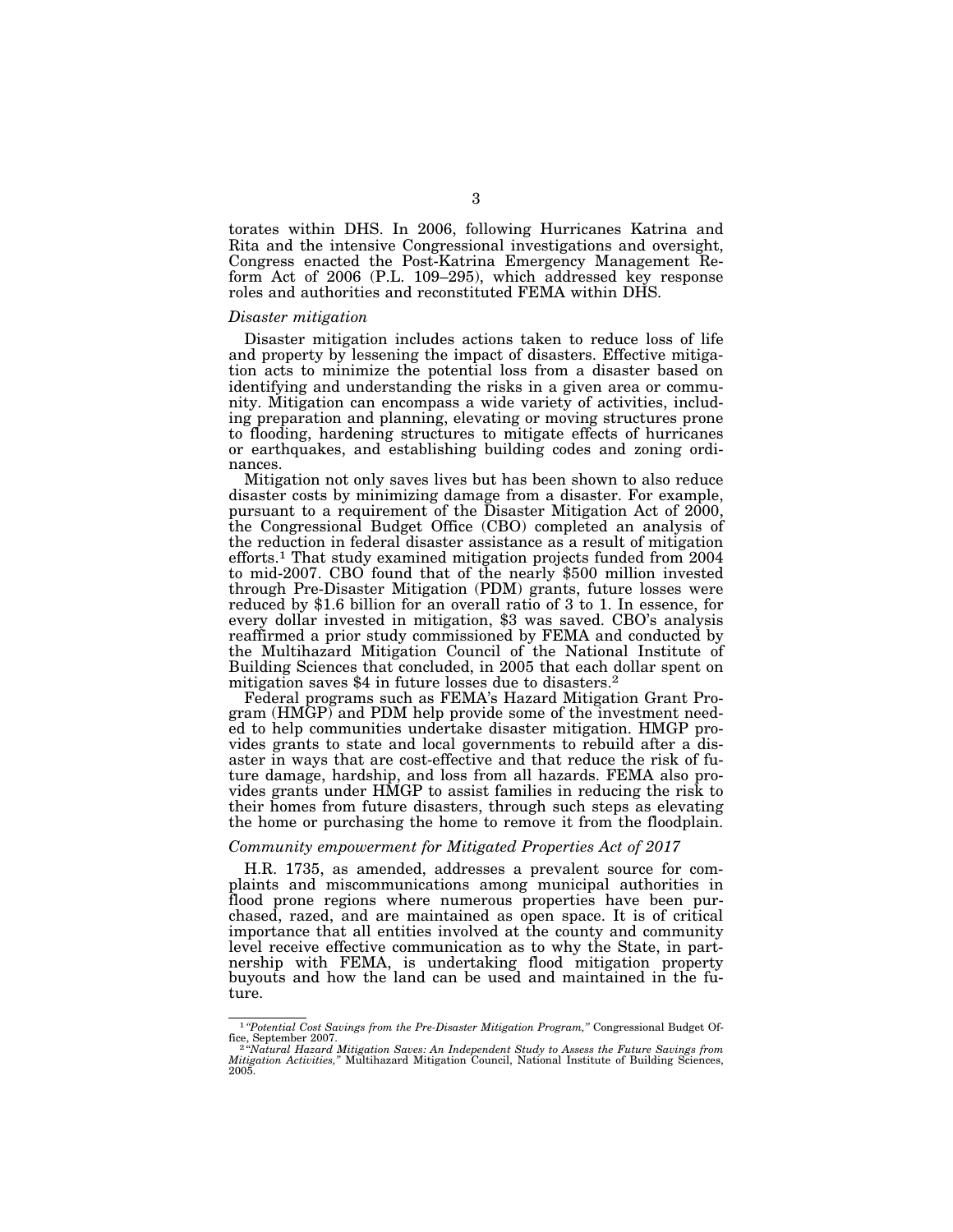Currently FEMA works with State grantees and county governments are provided with the details of properties identified for buyout. H.R. 1735, as amended, ensures that municipal authorities receive the same details. This legislation requires FEMA to provide guidance to States on providing local governments with a framework for the upkeep of these properties and how to facilitate memorandums of understanding between local governing bodies regarding property maintenance and upkeep standards, consistent with the requirements of the local community and neighborhood, as well as the Hazard Mitigation Assistance Program.

#### HEARINGS AND ROUNDTABLES

The Subcommittee on Economic Development, Public Buildings, and Emergency Management, held the following hearings and roundtable discussions on subjects related to matters contained in H.R. 1735, as amended, during the 114th and 115th Congresses:

*''Rebuilding after the Storm: Lessening Impacts and Speeding Recovery*" held on January 27, 2015. The purpose of the hearing was to launch an assessment of the rising costs of disasters, the cost effectiveness of disaster assistance, strategies to reduce disaster losses, and the appropriate roles of government and the private sector, and to consider reforms to save lives through improved alerts and warning systems and search and rescue.

*''What is Driving the Increasing Costs and Rising Losses from Disasters?''* held on March 18, 2015. The purpose of the roundtable was to examine and discuss data related to disaster costs, the trends observed over time, and the projections for the future given the policies in place today.

*''The State of Pennsylvania and FEMA Region III are Leaders in Mitigating Disaster Costs and Losses''* held on May 28, 2015. The purpose of the roundtable was to examine disaster costs and losses, focus on hazards impacting Pennsylvania and the region, and identify best practices for mitigating and avoiding disaster impacts.

*''Federal Disaster Assistance: Roles, Programs, and Coordination''* held on June 17, 2015. The purpose of the roundtable was to examine and discuss federal disaster assistance programs, the requirements and effectiveness of those programs, and coordination among various agencies and stakeholders.

*''Controlling the Rising Cost of Federal Responses to Disaster''* held on May 12, 2016. The purpose of the hearing was to explore potential solutions and the principles that should be driving solutions to lower the overall costs of disasters and to help avoid devastating losses.

*''Building a 21st Century Infrastructure for America: Mitigating Damage and Recovering Quickly from Disasters''* held on April 27, 2017. The purpose of the hearing was to examine how to protect infrastructure against future disaster damage, how to lower the overall disaster costs, and to identify challenges facing FEMA in responding to, recovering from, and mitigating against disasters, both natural and man-made.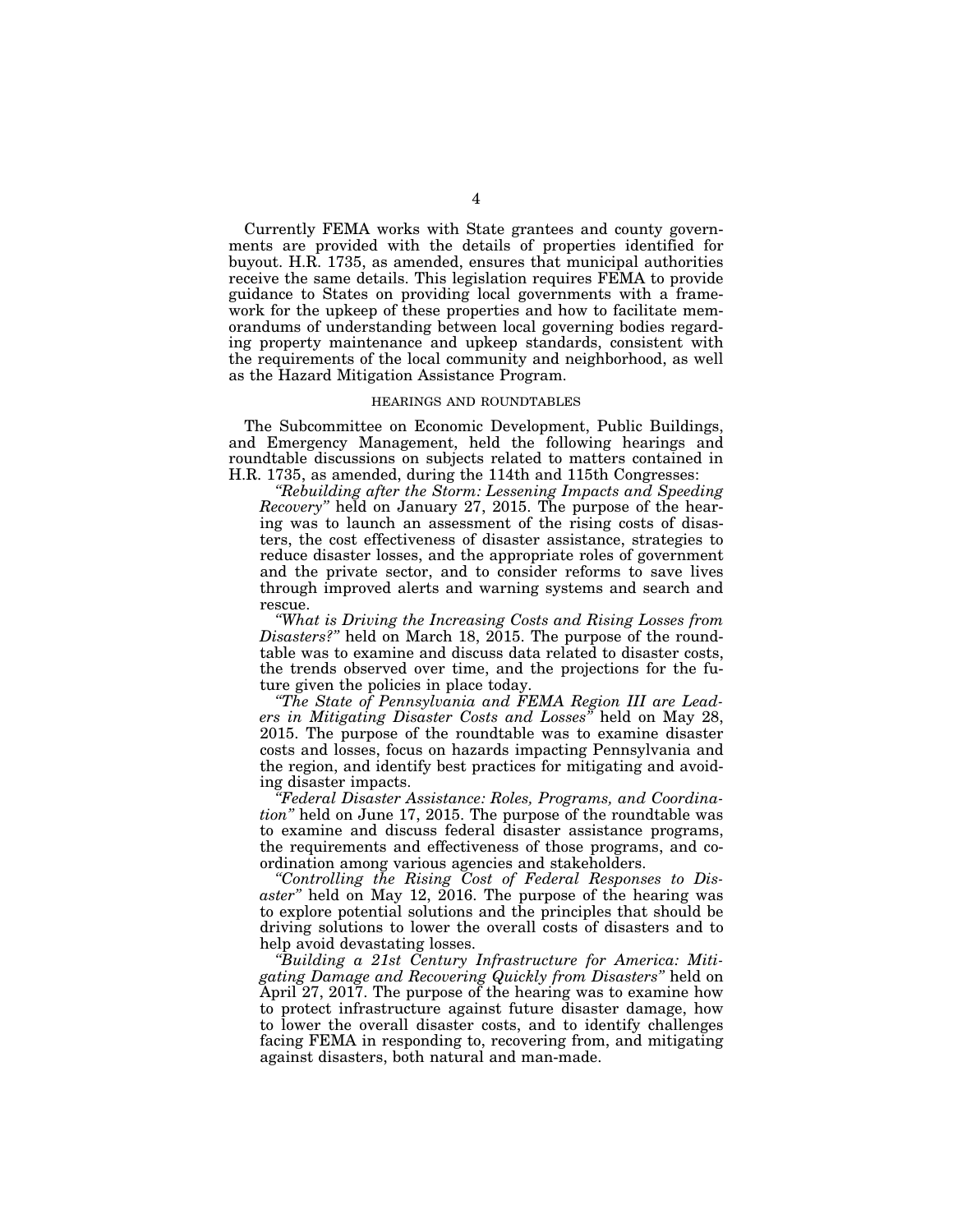#### LEGISLATIVE HISTORY AND CONSIDERATION

On March 27, 2017, Congressman Brian Babin (R–TX) introduced H.R. 1735, a bill to ensure the upkeep of property within communities where hazard mitigation funds were used to purchase the entity.

On July 27, 2017, the Committee on Transportation and Infrastructure met in open session to consider H.R. 1735. The Committee considered an amendment offered by Congressman Lou Barletta (R–PA), which was agreed to by voice vote. The Committee ordered the bill, as amended, reported favorably to the House by voice vote with a quorum present.

#### COMMITTEE VOTES

Clause 3(b) of rule XIII of the Rules of the House of Representatives requires each committee report to include the total number of votes cast for and against on each record vote on a motion to report and on any amendment offered to the measure or matter, and the names of those members voting for and against. There were no recorded votes taken in connection with consideration of H.R. 1735, as amended, or ordering the measure reported. A motion to order H.R. 1735, as amended, reported favorably to the House was agreed to by voice vote with a quorum present.

#### COMMITTEE OVERSIGHT FINDINGS

With respect to the requirements of clause  $3(c)(1)$  of rule XIII of the Rules of the House of Representatives, the Committee's oversight findings and recommendations are reflected in this report.

#### NEW BUDGET AUTHORITY AND TAX EXPENDITURES

Clause  $3(c)(2)$  of rule XIII of the Rules of the House of Representatives does not apply where a cost estimate and comparison prepared by the Director of the Congressional Budget Office under section 402 of the Congressional Budget Act of 1974 has been timely submitted prior to the filing of the report and is included in the report. Such a cost estimate is included in this report.

#### CONGRESSIONAL BUDGET OFFICE COST ESTIMATE

With respect to the requirement of clause  $3(c)(3)$  of rule XIII of the Rules of the House of Representatives and section 402 of the Congressional Budget Act of 1974, the Committee has received the enclosed cost estimate for H.R. 1735, as amended, from the Director of the Congressional Budget Office:

> U.S. CONGRESS, CONGRESSIONAL BUDGET OFFICE, *Washington, DC, August 16, 2017.*

Hon. BILL SHUSTER, *Chairman, Committee on Transportation and Infrastructure, House of Representatives, Washington, DC.* 

DEAR MR. CHAIRMAN: The Congressional Budget Office has prepared the enclosed cost estimate for H.R. 1735, the Community Empowerment for Mitigated Properties Act of 2017.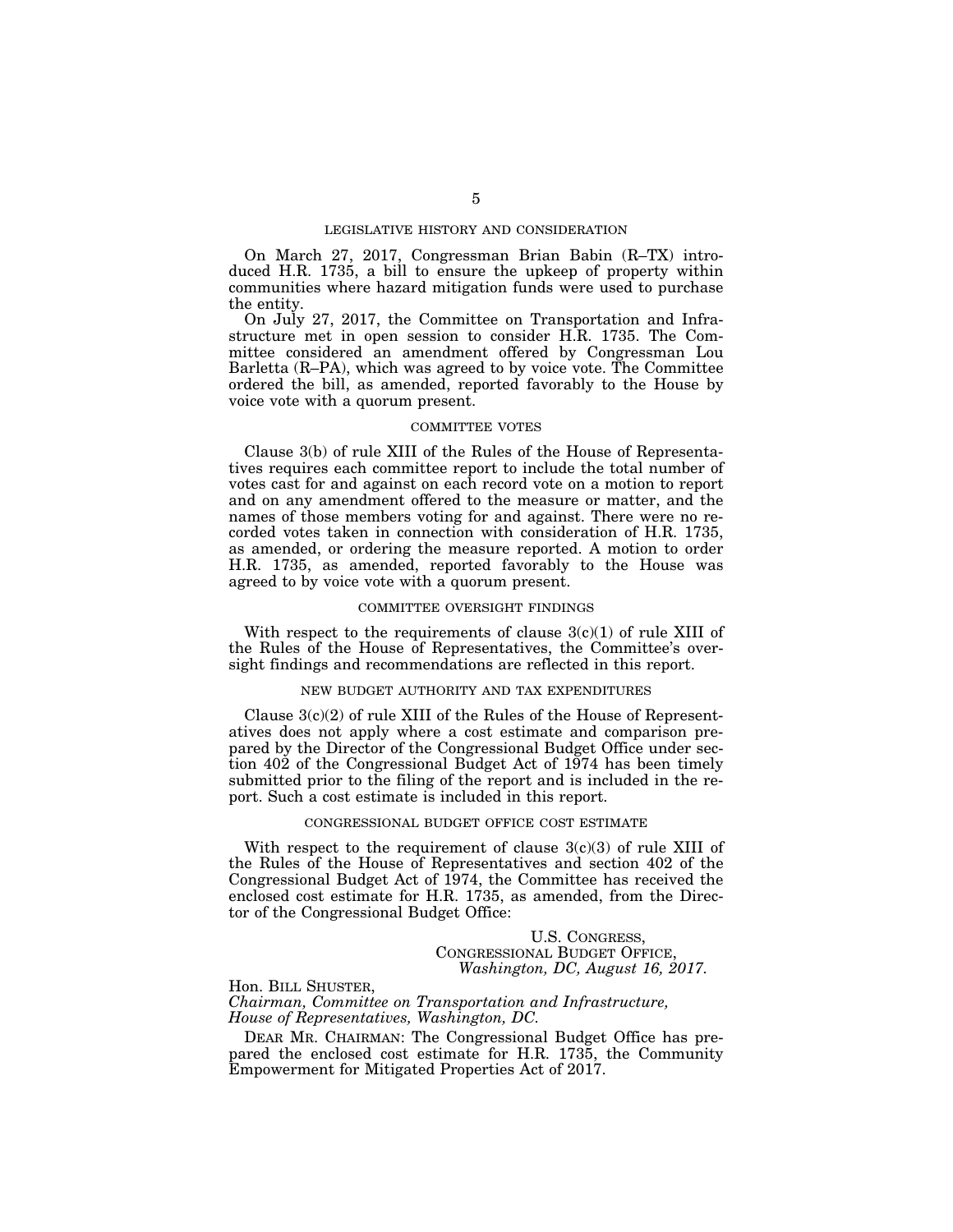If you wish further details on this estimate, we will be pleased to provide them. The CBO staff contact is Robert Reese.

Sincerely,

# KEITH HALL, *Director.*

Enclosure.

### *H.R. 1735—Community Empowerment for Mitigated Properties Act of 2017*

H.R. 1735 would require the Federal Emergency Management Agency (FEMA) to update its guidance on acquiring property for open space as a disaster mitigation measure. Under current law, FEMA provides grants to states and localities to buy structures (and the underlying land) that are at risk of severe flooding. FEMA most recently issued guidance for this process in 2007.

Based on the cost of creating similar guidance, CBO estimates that implementing H.R. 1735 would have no significant effect on the federal budget.

Enacting H.R. 1735 would not affect direct spending or revenues; therefore, pay-as-you-go procedures do not apply. CBO estimates that enacting H.R. 1679 would not increase net direct spending or on-budget deficits in any of the four consecutive 10-year periods beginning in 2028.

H.R. 1679 contains no intergovernmental or private-sector mandates as defined in the Unfunded Mandates Reform Act and would impose no costs on state, local, or tribal governments.

The CBO staff contact for this estimate is Robert Reese. The estimate was approved by H. Samuel Papenfuss, Deputy Assistant Director for Budget Analysis.

#### PERFORMANCE GOALS AND OBJECTIVES

With respect to the requirement of clause  $3(c)(4)$  of rule XIII of the Rules of the House of Representatives, the performance goal and objective of this legislation is to ensure that FEMA provides guidance to States on providing notification to local governments on mitigation property buyout activities and facilitating memorandums of understanding for the use and maintenance of the resulting open space.

# ADVISORY OF EARMARKS

Pursuant to clause 9 of rule XXI of the Rules of the House of Representatives, the Committee is required to include a list of congressional earmarks, limited tax benefits, or limited tariff benefits as defined in clause  $9(e)$ ,  $9(f)$ , and  $9(g)$  of rule XXI of the Rules of the House of Representatives. No provision in the bill, as amended, includes an earmark, limited tax benefit, or limited tariff benefit under clause 9(e), 9(f), or 9(g) of rule XXI.

#### DUPLICATION OF FEDERAL PROGRAMS

Pursuant to clause 3(c)(5) of rule XIII of the Rules of the House of Representatives, the Committee finds that no provision of H.R. 1735, as amended, establishes or reauthorizes a program of the federal government known to be duplicative of another federal program, a program that was included in any report from the Govern